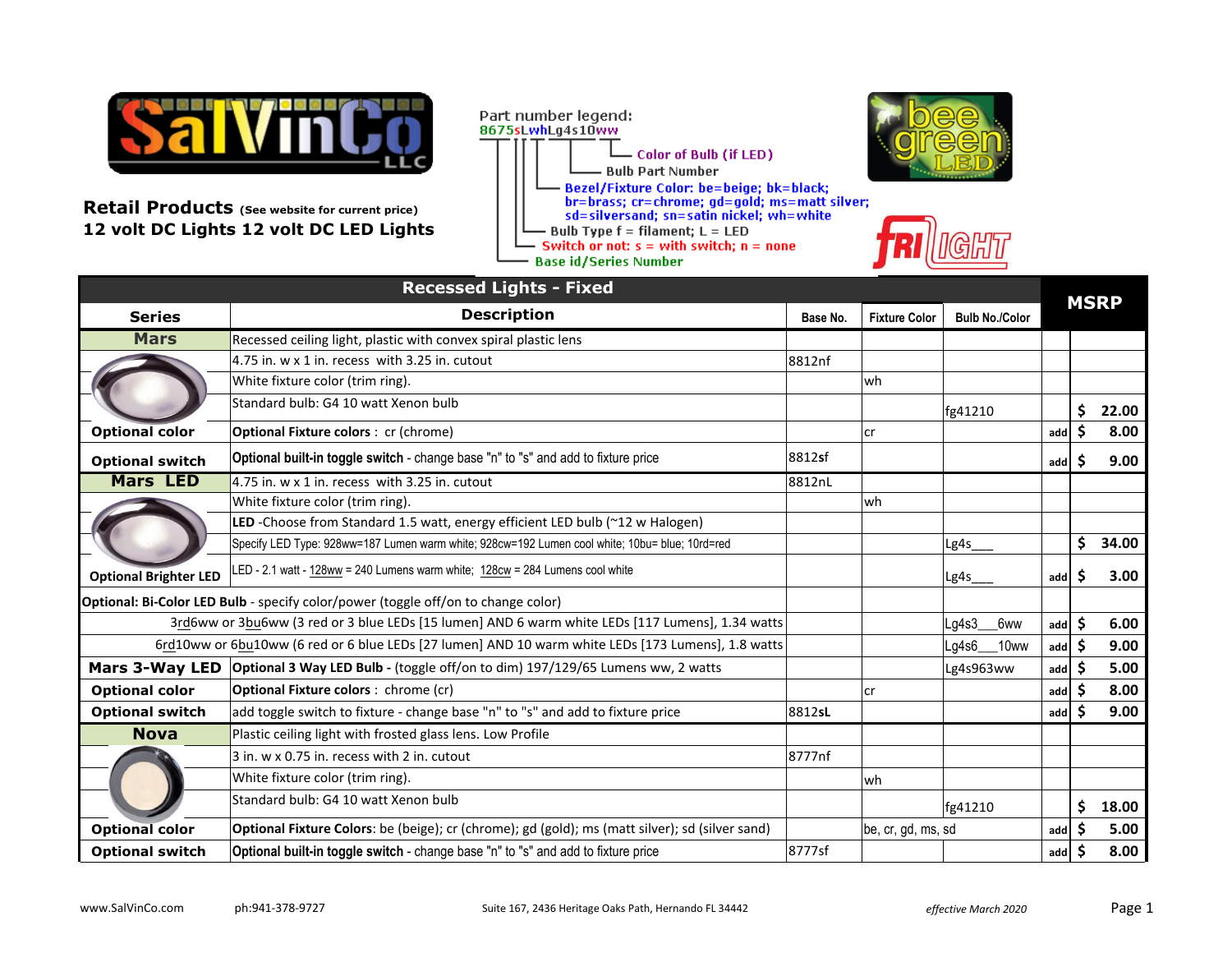|                              | <optional (append="" 4="" 8778)<="" clips="" digits="" first="" for="" led="" mount="" nova="" of="" part="" spring="" th="" to=""><th>8778</th><th></th><th></th><th></th><th>add</th><th>\$</th><th>3.00</th></optional> | 8778   |                    |           |      | add               | \$ | 3.00   |
|------------------------------|----------------------------------------------------------------------------------------------------------------------------------------------------------------------------------------------------------------------------|--------|--------------------|-----------|------|-------------------|----|--------|
| <b>Nova LED</b>              | 3 in. w x 0.75 in. recess with 2 in. cutout                                                                                                                                                                                | 8777nL |                    |           |      |                   |    |        |
|                              | White fixture color (trim ring).                                                                                                                                                                                           |        | wh                 |           |      |                   |    |        |
|                              | LED -Choose from Standard 1.5 watt, energy efficient LED bulb (~12 w Halogen)                                                                                                                                              |        |                    |           |      |                   |    |        |
|                              | Specify LED Type: 928ww=187 Lumen warm white; 928cw=192 Lumen cool white; 10bu= blue; 10rd=red                                                                                                                             |        |                    | Lg4s      |      |                   | \$ | 30.00  |
| <b>Optional Brighter LED</b> | LED - 2.1 watt - 128ww = 240 Lumens warm white; 128cw = 284 Lumens cool white                                                                                                                                              |        |                    | Lg4s      |      | add               | \$ | 3.00   |
|                              | Optional: Bi-Color LED Bulb - specify color/power (toggle off/on to change color)                                                                                                                                          |        |                    |           |      |                   |    |        |
|                              | 3rd6ww or 3bu6ww (3 red or 3 blue LEDs [15 lumen] AND 6 warm white LEDs [117 Lumens], 1.34 watts                                                                                                                           |        |                    | Lg4s3     | 6ww  | add               | -S | 6.00   |
|                              | 6rd10ww or 6bu10ww (6 red or 6 blue LEDs [27 lumen] AND 10 warm white LEDs [173 Lumens], 1.8 watts                                                                                                                         |        |                    | Lg4s6_    | 10ww | add               | \$ | 9.00   |
|                              | Nova 3-Way LED   Optional 3 Way LED Bulb - (toggle off/on to dim) 197/129/65 Lumens ww, 2 watts                                                                                                                            |        |                    | Lg4s963ww |      | add $\frac{1}{2}$ |    | 5.00   |
| <b>Optional color</b>        | Optional Fixture Colors: be (beige); cr (chrome); gd (gold); ms (matt silver); sd (silver sand)                                                                                                                            |        | be, cr, gd, ms, sd |           |      | add               | S  | 5.00   |
| <b>Optional switch</b>       | add toggle switch to fixture - change base "n" to "s" and add to fixture price                                                                                                                                             | 8777sL |                    |           |      | add               | Ŝ. | 8.00   |
|                              | <optional (append="" 4="" 8778)<="" clips="" digits="" first="" for="" led="" mount="" nova="" of="" part="" spring="" td="" to=""><td>8778</td><td></td><td></td><td></td><td>add</td><td></td><td>\$3.00</td></optional> | 8778   |                    |           |      | add               |    | \$3.00 |
| <b>Pinto</b>                 | Plastic ceiling light with frosted glass lens. Low Profile                                                                                                                                                                 |        |                    |           |      |                   |    |        |
|                              | 3.21 in. w x 1 in. recess with 2.25 in. cutout                                                                                                                                                                             | 8675nf |                    |           |      |                   |    |        |
|                              | White fixture color (trim ring).                                                                                                                                                                                           |        | wh                 |           |      |                   |    |        |
|                              | Standard bulb: G4 10 watt Xenon bulb                                                                                                                                                                                       |        |                    | fg41210   |      |                   | \$ | 18.00  |
| <b>Optional color</b>        | <b>Optional Fixture Colors: cr (chrome)</b>                                                                                                                                                                                |        | Сľ                 |           |      | add               | S  | 5.00   |
| <b>Optional switch</b>       | Optional built-in toggle switch - change base "n" to "s" and add to fixture price                                                                                                                                          | 8675sf |                    |           |      | add               | Ś  | 8.00   |
| <b>Pinto LED</b>             | 3.21 in. w x 1 in. recess with 2.25 in. cutout                                                                                                                                                                             | 8675nL |                    |           |      |                   |    |        |
|                              | White fixture color (trim ring).                                                                                                                                                                                           |        | wh                 |           |      |                   |    |        |
|                              | LED -Choose from Standard 1.5 watt, energy efficient LED bulb (~12 w Halogen)                                                                                                                                              |        |                    |           |      |                   |    |        |
|                              | Specify LED Type: 928ww=187 Lumen warm white; 928cw=192 Lumen cool white; 10bu= blue; 10rd=red                                                                                                                             |        |                    | Lg4s      |      |                   | \$ | 30.00  |
| <b>Optional Brighter LED</b> | LED - 2.1 watt - 128ww = 240 Lumens warm white; 128cw = 284 Lumens cool white                                                                                                                                              |        |                    | Lg4s      |      | add               | \$ | 3.00   |
|                              | Optional: Bi-Color LED Bulb - specify color/power (toggle off/on to change color)                                                                                                                                          |        |                    |           |      |                   |    |        |
|                              | 3rd6ww or 3bu6ww (3 red or 3 blue LEDs [15 lumen] AND 6 warm white LEDs [117 Lumens], 1.34 watts                                                                                                                           |        |                    | Lg4s3     | 6ww  | add               | S  | 6.00   |
|                              | 6rd10ww or 6bu10ww (6 red or 6 blue LEDs [27 lumen] AND 10 warm white LEDs [173 Lumens], 1.8 watts                                                                                                                         |        |                    | Lg4s6     | 10ww | add               | \$ | 9.00   |
|                              | Pinto LED 3-Way   Optional 3 Way LED Bulb - (toggle off/on to dim) 197/129/65 Lumens ww, 2 watts                                                                                                                           |        |                    | Lg4s963ww |      | add               | \$ | 5.00   |
| <b>Optional color</b>        | Optional Fixture Colors: cr (chrome) gd (gold)                                                                                                                                                                             |        | cr, gd             |           |      | add               |    | 5.00   |
| <b>Optional switch</b>       | add toggle switch to fixture - change base "n" to "s" and add to fixture price                                                                                                                                             | 8675sL |                    |           |      | add               | S  | 8.00   |
| <b>Ringo</b>                 | Plastic light fixture with frosted plastic lens.                                                                                                                                                                           |        |                    |           |      |                   |    |        |
|                              | $3.27$ in. w x 1 in. recess with 2 in. cutout. 0.67 in. profile                                                                                                                                                            | 8308nf |                    |           |      |                   |    |        |
|                              | White fixture color (trim ring).                                                                                                                                                                                           |        | wh                 |           |      |                   |    |        |
|                              | Standard bulb: G4 10 watt Xenon bulb                                                                                                                                                                                       |        |                    | fg41210   |      |                   | \$ | 17.00  |
| <b>Optional color</b>        | Optional Fixture Colors: cr (chrome) gd (gold)                                                                                                                                                                             |        | cr, gd             |           |      | add               | \$ | 5.00   |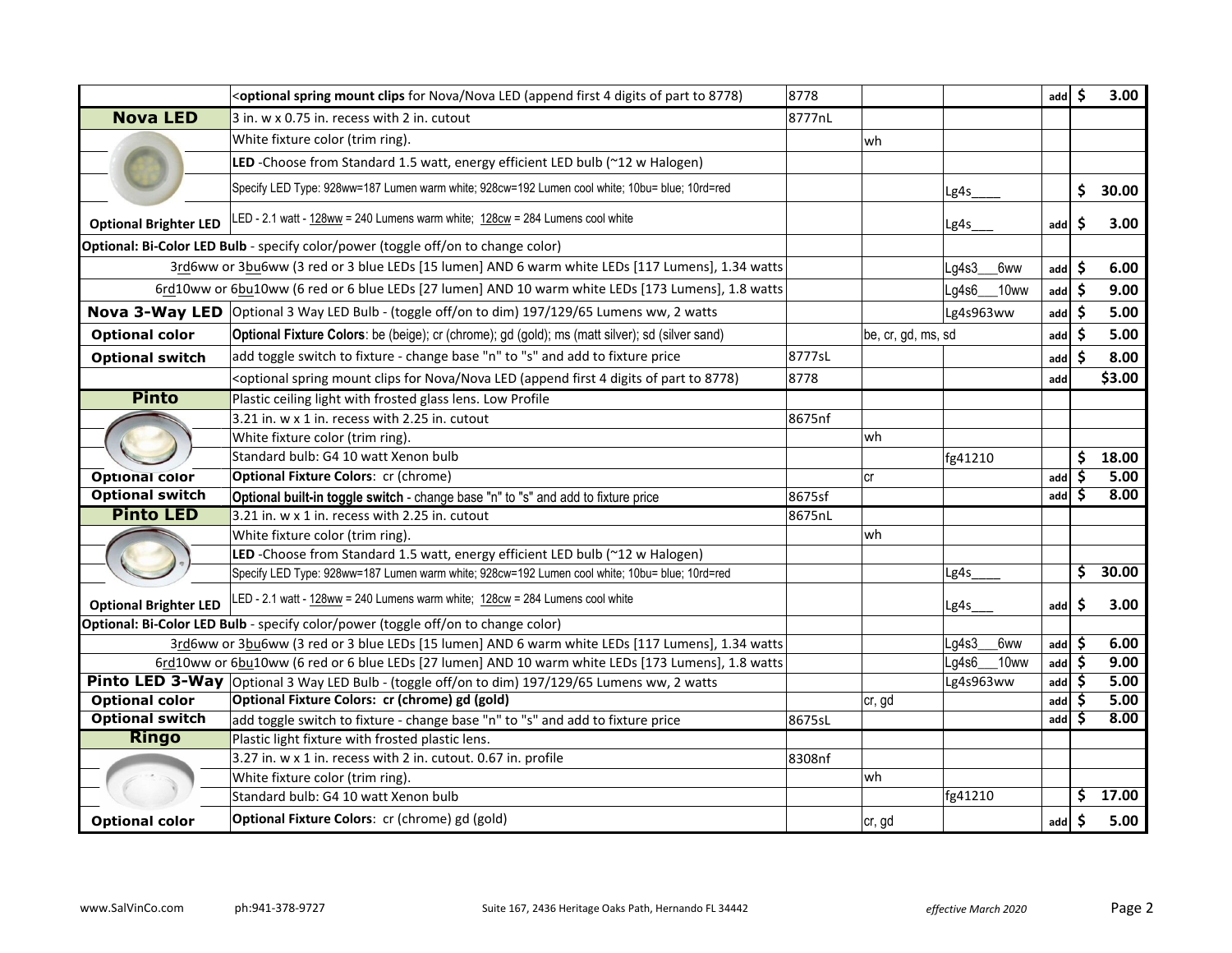| <b>Ringo LED</b>             | 3.27 in. w x 1 in. recess with 2 in. cutout. 0.67 in. profile                                      | 8308nL   |                      |                       |     |     |             |
|------------------------------|----------------------------------------------------------------------------------------------------|----------|----------------------|-----------------------|-----|-----|-------------|
|                              | White fixture color (trim ring).                                                                   |          | wh                   |                       |     |     |             |
|                              | LED -Choose from Standard 1.7 watt, energy efficient LED bulb (~12 w Halogen)                      |          |                      |                       |     |     |             |
|                              | Specify LED Type: 10ww=197 Lumen warm white; 10cw=218 Lumen cool white; 10bu= blue; 10rd=red       |          |                      | Lg4b                  |     | \$  | 32.00       |
| <b>Optional Brighter LED</b> | LED -2.2 watt, ww= 267 Lumen warm white, cw= 297 Lumen cool white                                  |          |                      | Lg4b15                | add | \$  | 3.00        |
|                              | Ringo 3-Way LED Optional 3 Way LED Bulb - (toggle off/on to dim) 197/129/65 Lumens ww, 2 watts     |          |                      | Lg4b963ww             | add | \$. | 5.00        |
|                              | Optional 3 Way LED Bulb - (toggle off/on to dim) 275/220/55 Lumens ww, 3.3 watts                   |          |                      | Lg4b15123ww           | add | \$  | 7.00        |
| <b>Optional color</b>        | Optional Fixture Colors: cr (chrome) gd (gold)                                                     |          | ∣cr, gd              |                       | add | Ŝ.  | 5.00        |
|                              | Recessed Lights - Adjustable / Swivel                                                              |          |                      |                       |     |     |             |
| <b>Series</b>                | <b>Description</b>                                                                                 | Base No. | <b>Fixture Color</b> | <b>Bulb No./Color</b> |     |     | <b>MSRP</b> |
| <b>Comet R</b>               | Recessed adjustable ceiling light, plastic with frosted lens, low profile                          |          |                      |                       |     |     |             |
|                              | $3.17$ in. w x 0.8 in. recess with 2.31 in. cutout                                                 | 8780nf   |                      |                       |     |     |             |
|                              | White fixture color (swivel and trim ring).                                                        |          | wh                   |                       |     |     |             |
|                              | Standard bulb: G4 10 watt Xenon bulb                                                               |          |                      | fg41210               |     | \$  | 27.00       |
| <b>Optional color</b>        | Optional Fixture Colors: cr (chrome with black swivel)                                             |          | cr                   |                       | add | \$  | 5.00        |
| <b>Optional switch</b>       | Optional built-in toggle switch - change base "n" to "s" and add to fixture price                  | 8780sf   |                      |                       | add | Ŝ.  | 8.00        |
| <b>Comet R LED</b>           | 3.17 in. w x 0.8 in. recess with 2.31 in. cutout                                                   | 8780nL   |                      |                       |     |     |             |
|                              | White fixture color (swivel and trim ring).                                                        |          | wh                   |                       |     |     |             |
|                              | LED -Choose from Standard 1.5 watt, energy efficient LED bulb (~12 w Halogen)                      |          |                      |                       |     |     |             |
|                              | Specify LED Type: 928ww=187 Lumen warm white; 928cw=192 Lumen cool white; 10bu= blue; 10rd=red     |          |                      | Lg4s                  |     | \$  | 38.00       |
| <b>Optional Brighter LED</b> | LED - 2.1 watt - 128ww = 240 Lumens warm white; 128cw = 284 Lumens cool white                      |          |                      | Lg4s <sub>.</sub>     | add | \$  | 3.00        |
|                              | Optional: Bi-Color LED Bulb - specify color/power (toggle off/on to change color)                  |          |                      |                       |     |     |             |
|                              | 3rd6ww or 3bu6ww (3 red or 3 blue LEDs [15 lumen] AND 6 warm white LEDs [117 Lumens], 1.34 watts   |          |                      | Lg4s3<br>6ww          | add | \$. | 6.00        |
|                              | 6rd10ww or 6bu10ww (6 red or 6 blue LEDs [27 lumen] AND 10 warm white LEDs [173 Lumens], 1.8 watts |          |                      | Lg4s6<br>10ww         | add | Ŝ.  | 9.00        |
| <b>Comet R 3-Way</b>         | Optional 3 Way LED Bulb - (toggle off/on to dim) 197/129/65 Lumens ww, 2 watts                     |          |                      | Lg4s963ww             | add | Ŝ.  | 5.00        |
| <b>Optional color</b>        | Optional Fixture Colors: cr (chrome with black swivel)                                             |          | lcr                  |                       | add |     | 5.00        |
| <b>Optional switch</b>       | add toggle switch to fixture - change base "n" to "s" and add to fixture price                     | 8780sL   |                      |                       | add | S   | 8.00        |
| <b>Spot Gyro LED</b>         | $4.4$ in. with 1.375 in. recess with 3 in. cutout for fixture, plus 0.75 in c/o for Switch         | 87072sL  |                      |                       |     |     |             |
|                              | White fixture color                                                                                |          | wh                   |                       |     |     |             |
|                              | LED -Choose from Standard 2 watt, energy efficient LED bulb (~12 w Halogen)                        |          |                      |                       |     |     |             |
|                              | Specify LED Type: 10ww=197 Lumen warm white; 10cw=218 Lumen cool white; 10bu= blue; 10rd=red       |          |                      | Lg4b                  |     | \$  | 38.00       |
| <b>Optional Brighter LED</b> | LED -2.2 watt, ww= 267 Lumen warm white, cw= 297 Lumen cool white                                  |          |                      | Lg4b15                | add | S   | 3.00        |
| <b>Spot Gyro 3-Way</b>       | Optional 3 Way LED Bulb - (toggle off/on to dim) 197/129/65 Lumens ww, 2 watts                     |          |                      | Lg4b963ww             | add | \$. | 5.00        |
|                              | Optional 3 Way LED Bulb - (toggle off/on to dim) 275/220/55 Lumens ww, 3.3 watts                   |          |                      | Lg4b15123ww           | add | \$  | 7.00        |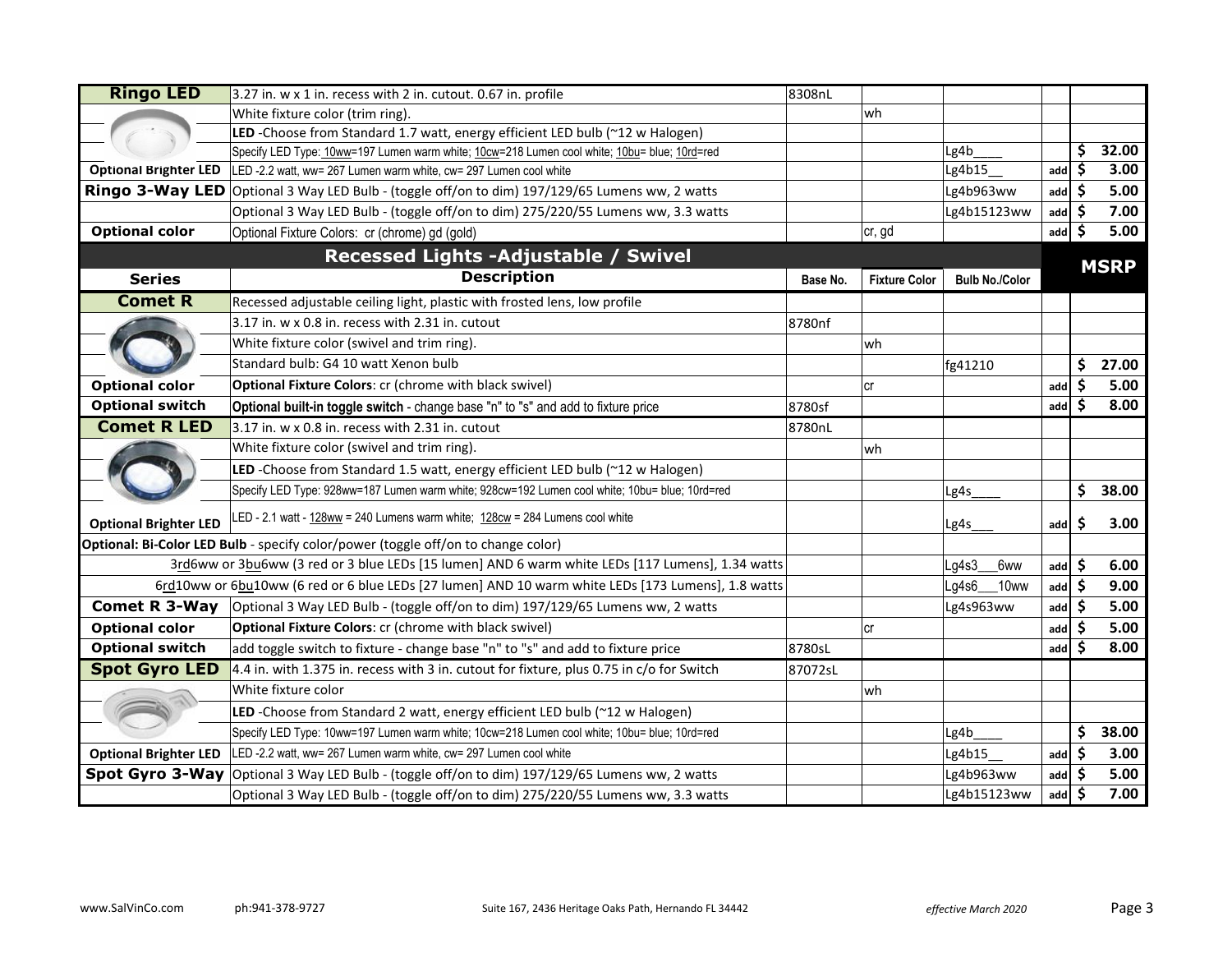| <b>Zach LED</b>              | Low profile adjustable aluminum ceiling light                                                |          |                          |                       |            |    |             |
|------------------------------|----------------------------------------------------------------------------------------------|----------|--------------------------|-----------------------|------------|----|-------------|
|                              | 3.47 in. diameter; 2.92 in cutout, 0.87 in. h                                                | bg06nL   |                          |                       |            |    |             |
|                              | Fixture colors: cr (chrome)<br>limited availability                                          |          | cr                       |                       |            |    |             |
|                              | CREE LED bulb - 200 Lumens, warm white 2700-3000k                                            |          |                          | 3ww                   |            |    | \$74.00     |
|                              | <b>Surface mount - Fixed</b>                                                                 |          |                          |                       |            |    | <b>MSRP</b> |
| <b>Series</b>                | <b>Description</b>                                                                           | Base No. | <b>Fixture Color</b>     | <b>Bulb No./Color</b> |            |    |             |
| <b>Corona</b>                | Surface mount ceiling light, plastic spiral patterned frosted lens, rocker switch            |          |                          |                       |            |    |             |
|                              | 5.88 in. w x 2 in. h                                                                         | 8150sf   |                          |                       |            |    |             |
|                              | White fixture color (trim ring).                                                             |          | wh                       |                       |            |    |             |
|                              | Standard bulb: G4 10 watt Xenon bulb                                                         |          |                          | fg41210               |            | \$ | 30.00       |
| <b>Corona LED</b>            | 5.88 in. w x 2 in. h                                                                         | 8150sL   |                          |                       |            |    |             |
|                              | White fixture color (trim ring).                                                             |          | wh                       |                       |            |    |             |
|                              | LED -Choose from Standard 1.7 watt, energy efficient LED bulb (~12 w Halogen)                |          |                          |                       |            |    |             |
|                              | Specify LED Type: 10ww=197 Lumen warm white; 10cw=218 Lumen cool white; 10bu= blue; 10rd=red |          |                          | Lg4b                  |            | \$ | 41.00       |
| <b>Optional Brighter LED</b> | LED -2.2 watt, ww= 267 Lumen warm white, cw= 297 Lumen cool white                            |          |                          | Lg4b15                | add        | \$ | 3.00        |
|                              | Optional: Bi-Color LED Bulb - specify color/power (toggle off/on to change color)            |          |                          |                       |            |    |             |
|                              | 3 red rd or 3 blue bu LEDs [15 lumen] AND 12 warm white LEDs [160 Lumens], 2.4 watts         |          |                          | Lg4b3_12ww            | add        | \$ | 9.00        |
| Corona 3-Way                 | Optional 3 Way LED Bulb - (toggle off/on to dim) 197/129/65 Lumens ww, 2 watts               |          |                          | Lg4b963ww             | add        | Ŝ. | 5.00        |
|                              | Optional 3 Way LED Bulb - (toggle off/on to dim) 275/220/55 Lumens ww, 3.3 watts             |          |                          | Lg4b15123ww           | $add \, 5$ |    | 7.00        |
| <b>Elipse LED</b>            | Low profile aluminum ceiling light 10-30v dc with blue LED night light and dimmer            |          |                          |                       |            |    |             |
|                              | $85/8$ in. w x 4 1/2 in d x 1/2 in h oval shape                                              | bg13sL   |                          |                       |            |    |             |
|                              | Colors: Chromed color (cr); Satin nickel (sn) or                                             |          | cr, sn                   |                       |            |    |             |
|                              | 6 watts warm white LED 3100k, 462 Lumens white, blue LED night light                         |          |                          | <b>WW</b>             |            |    | \$115.00    |
| Math 60 LED                  | Low profile aluminum ceiling light (9-16v DC) IP 60                                          |          |                          |                       |            |    |             |
|                              | 2.36 in. diameter base, 0.59 in. h                                                           | bg25nL   |                          |                       |            |    |             |
|                              | Fixture colors: br (brass); cr (chrome) limited availability                                 |          | br, cr                   |                       |            |    |             |
|                              | LED bulb - 180 Lumens, warm white 2700-3000k                                                 |          |                          | 3ww                   |            | \$ | 69.00       |
| Math 120 LED                 | Low profile aluminum ceiling light (9-16v DC) IP 60                                          |          | Special order - min. qty |                       |            |    |             |
|                              | 4.72 in. diameter base, 0.59 in. h                                                           | bg252nL  |                          |                       |            |    |             |
|                              | Fixture colors: br (brass); cr (chrome)                                                      |          | br, cr                   |                       |            |    |             |
|                              | LED bulb - 580 Lumens, warm white 2700-3000k                                                 |          |                          | 8ww                   |            | \$ | 86.00       |
| Math 190 LED                 | Low profile aluminum ceiling light (9-16v DC) IP 60                                          |          | Special order - min. qty |                       |            |    |             |
|                              | 7.48 in. diameter base, 0.59 in. h                                                           | bg259nL  |                          |                       |            |    |             |
|                              | Fixture colors: br (brass); cr (chrome)                                                      |          | br, cr                   |                       |            |    |             |
|                              | LED bulb - 860 Lumens, warm white 2700-3000k                                                 |          |                          | 12ww                  |            |    | \$116.00    |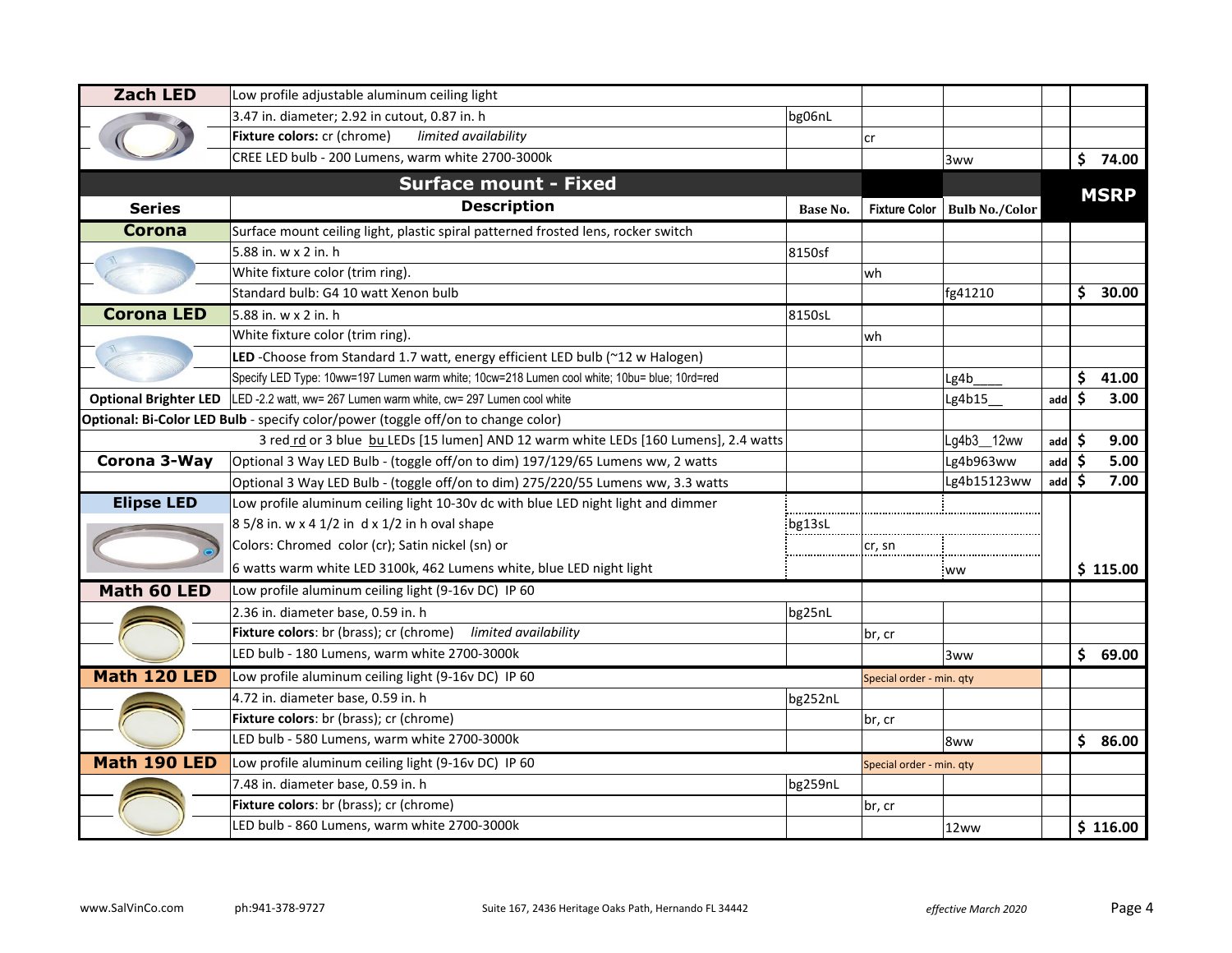| <b>Sarah LED</b>             | ULTRA Low ceiling hugger surface mount light, plastic with frosted plastic lens                    |        |    |                  |     |     |       |
|------------------------------|----------------------------------------------------------------------------------------------------|--------|----|------------------|-----|-----|-------|
|                              | 4.8 in. w x 0.75 (0.9 with switch) in. h                                                           |        |    |                  |     |     |       |
|                              | White fixture color (trim ring).                                                                   |        |    |                  |     |     |       |
|                              | Standard bulb: LED 408 Lumens, 5 watts, warm white, 3300k                                          | 102nL  | wh | 5ww              |     | \$  | 24.00 |
| <b>Optional switch</b>       | Optional switch in center of fixture (shown)                                                       | 102sL  | wh | 5ww              |     | \$  | 26.00 |
| <b>Saturn</b>                | Surface mount ceiling light, plastic with frosted plastic lens, with rocker switch                 |        |    |                  |     |     |       |
|                              | 6.68 in. w x 1 in. h                                                                               | 8716sf |    |                  |     |     |       |
|                              | White fixture color (trim ring).                                                                   |        | wh |                  |     |     |       |
|                              | Standard bulb: G4 10 watt Xenon bulb                                                               |        |    | fg41210          |     | \$  | 31.00 |
| <b>Optional color</b>        | <b>Optional Fixture colors: cr (chrome)</b>                                                        |        | cr |                  | add | Ś   | 8.00  |
| <b>Saturn LED</b>            | 6.68 in. w x 1 in. h                                                                               | 8716sL |    |                  |     |     |       |
|                              | White fixture color (trim ring).                                                                   |        |    |                  |     |     |       |
|                              | LED -Choose from Standard 1.5 watt, energy efficient LED bulb (~12 w Halogen)                      |        | wh |                  |     |     |       |
|                              | Specify LED Type: 928ww=187 Lumen warm white; 928cw=192 Lumen cool white; 10bu= blue; 10rd=red     |        |    | Lg4s             |     | \$  | 44.00 |
| <b>Optional Brighter LED</b> | LED - 2.1 watt - 128ww = 240 Lumens warm white; 128cw = 284 Lumens cool white                      |        |    | Lg4s             | add | \$  | 3.00  |
|                              | Optional: Bi-Color LED Bulb - specify color/power (toggle off/on to change color)                  |        |    |                  |     |     |       |
|                              | 3rd6ww or 3bu6ww (3 red or 3 blue LEDs [15 lumen] AND 6 warm white LEDs [117 Lumens], 1.34 watts   |        |    | Lg4s3<br>6ww     | add | \$  | 6.00  |
|                              | 6rd10ww or 6bu10ww (6 red or 6 blue LEDs [27 lumen] AND 10 warm white LEDs [173 Lumens], 1.8 watts |        |    | Lg4s6<br>$10$ ww | add | \$  | 9.00  |
| Saturn 3-Way                 | Optional 3 Way LED Bulb - (toggle off/on to dim) 197/129/65 Lumens ww, 2 watts                     |        |    | Lg4s963ww        | add | \$  | 5.00  |
| <b>Optional color</b>        | <b>Optional Fixture colors:</b> chrome (cr)                                                        |        | cr |                  | add | \$. | 8.00  |
| <b>Sienna LED</b>            | ULTRA Low ceiling hugger surface mount light, plastic with frosted plastic lens                    |        |    |                  |     |     |       |
|                              | $3$ in. w x 0.5 (0.6 with switch) in. h                                                            |        |    |                  |     |     |       |
|                              | White fixture color (trim ring).                                                                   |        |    |                  |     |     |       |
|                              | Standard bulb: LED 204 Lumens, 2.52 watts, warm white 3300k                                        | 103nL  | wh | 5ww              |     | \$. | 17.00 |
| <b>Optional switch</b>       | Optional switch in center of fixture (shown)                                                       | 103sL  | wh | 5ww              |     | \$  | 19.00 |
| <b>Star</b>                  | Surface mount ceiling light, plastic with frosted glass lens.                                      |        |    |                  |     |     |       |
|                              | 2.85 in. w x 1 in. h.                                                                              | 8507nf |    |                  |     |     |       |
|                              | White fixture color (trim ring).                                                                   |        | wh |                  |     |     |       |
|                              | Standard bulb: G4 10 watt Xenon bulb                                                               |        |    | fg41210          |     | \$  | 18.00 |
| <b>Optional color</b>        | <b>Optional Fixture Colors: cr (chrome)</b>                                                        |        | cr |                  | add | \$  | 6.00  |
| <b>Optional switch</b>       | Optional built-in toggle switch (chrome only) - change base "n" to "s" and add to fixture price    | 8507sf |    |                  | add | \$. | 8.00  |
| <b>Star LED</b>              | 2.85 in. w x 1 in. h.                                                                              | 8507nL |    |                  |     |     |       |
|                              | White fixture color (trim ring).                                                                   |        | wh |                  |     |     |       |
|                              | LED -Choose from Standard 1.5 watt, energy efficient LED bulb (~12 w Halogen)                      |        |    |                  |     |     |       |
|                              | Specify LED Type: 928ww=187 Lumen warm white; 928cw=192 Lumen cool white; 10bu= blue; 10rd=red     |        |    | Lg4s             |     | \$  | 30.00 |
| <b>Optional Brighter LED</b> | LED - 2.1 watt - 128ww = 240 Lumens warm white; 128cw = 284 Lumens cool white                      |        |    | Lg4s             | add | \$  | 3.00  |
|                              | Optional: Bi-Color LED Bulb - specify color/power (toggle off/on to change color)                  |        |    |                  |     |     |       |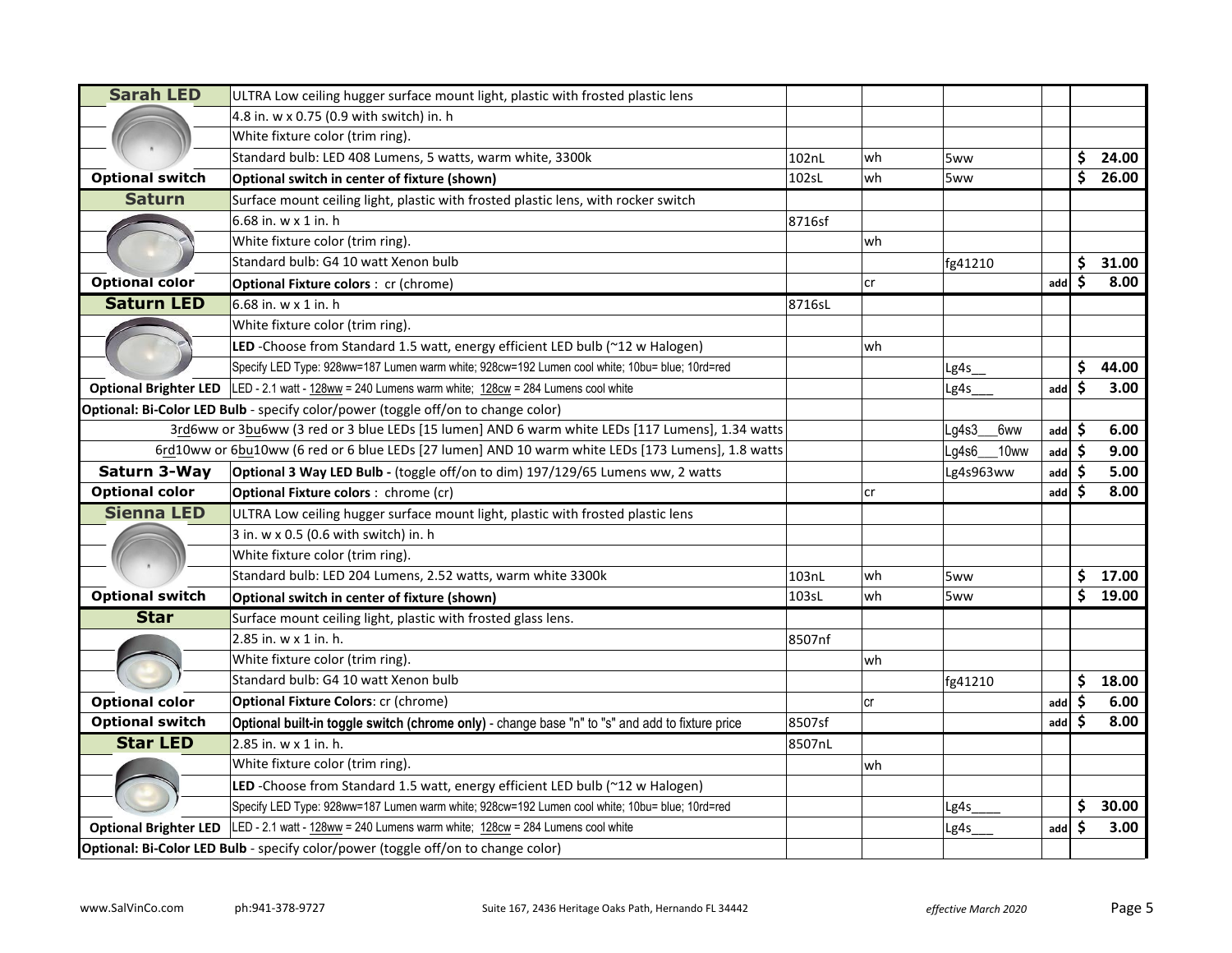|                              | 3rd6ww or 3bu6ww (3 red or 3 blue LEDs [15 lumen] AND 6 warm white LEDs [117 Lumens], 1.34 watts   |          |                      | Lg4s3<br>6ww          | add | \$ | 6.00        |
|------------------------------|----------------------------------------------------------------------------------------------------|----------|----------------------|-----------------------|-----|----|-------------|
|                              | 6rd10ww or 6bu10ww (6 red or 6 blue LEDs [27 lumen] AND 10 warm white LEDs [173 Lumens], 1.8 watts |          |                      | Lq4s6<br>10ww         | add | S  | 9.00        |
| <b>Star LED 3-Way</b>        | Optional 3 Way LED Bulb - (toggle off/on to dim) 197/129/65 Lumens ww, 2 watts                     |          |                      | Lg4s963ww             | add | \$ | 5.00        |
| <b>Optional color</b>        | <b>Optional Fixture Colors: cr (chrome)</b>                                                        |          | cr                   |                       | add |    | 6.00        |
| <b>Optional switch</b>       | add toggle switch to fixture (chrome only) - change base "n" to "s" and add to fixture price       | 8507sL   |                      |                       | add |    | 8.00        |
| <b>Sun</b>                   | Surface mount ceiling light, plastic with plastic lens, rocker switch                              |          |                      |                       |     |    |             |
|                              | 4.33 in. w x 1.5 in. h.                                                                            | 8311sf   |                      |                       |     |    |             |
|                              | White fixture color (trim ring).                                                                   |          | wh                   |                       |     |    |             |
|                              | Standard bulb: G4 10 watt Xenon bulb                                                               |          |                      | fg41210               |     | \$ | 21.00       |
| <b>Optional color</b>        | <b>Optional Fixture Colors: cr (chrome)</b>                                                        |          | <b>cr</b>            |                       | add | \$ | 11.00       |
| <b>Sun LED</b>               | 4.33 in. w x 1.5 in. h.                                                                            | 8311sL   |                      |                       |     |    |             |
|                              | White fixture color (trim ring).                                                                   |          | wh                   |                       |     |    |             |
|                              | LED -Choose from Standard 1.7 watt, energy efficient LED bulb (~12 w Halogen)                      |          |                      |                       |     |    |             |
|                              | Specify LED Type: 10ww=197 Lumen warm white; 10cw=218 Lumen cool white; 10bu= blue; 10rd=red       |          |                      | Lg4b                  |     | \$ | 33.00       |
| <b>Optional Brighter LED</b> | LED -2.2 watt, ww= 267 Lumen warm white, cw= 297 Lumen cool white                                  |          |                      | Lg4b15                | add | Ŝ  | 3.00        |
|                              | Optional: Bi-Color LED Bulb - specify color/power (toggle off/on to change color)                  |          |                      |                       |     |    |             |
|                              | 3 red rd or 3 blue bu LEDs [15 lumen] AND 12 warm white LEDs [160 Lumens], 2.4 watts               |          |                      | Lg4b3_12ww            | add | S  | 9.00        |
| Sun LED 3-Way                | Optional 3 Way LED Bulb - (toggle off/on to dim) 197/129/65 Lumens ww, 2 watts                     |          |                      | Lg4b963ww             | add | Ŝ  | 5.00        |
|                              | Optional 3 Way LED Bulb - (toggle off/on to dim) 275/220/55 Lumens ww, 3.3 watts                   |          |                      | Lg4b15123ww           | add |    | 7.00        |
| <b>Optional color</b>        | <b>Optional Fixture Colors: cr (chrome)</b>                                                        |          | cr                   |                       | add | Ś  | 11.00       |
| <b>Thin</b>                  | Ultra-thin oval plastic light fixture with soft white lens with on/off push button switch on face  |          |                      |                       |     |    |             |
|                              | 8.5 in. w x 4.8 in., profile 0.71 in                                                               | 3301     |                      |                       |     |    |             |
|                              | Fixture colors: wh (white); bk (black)                                                             |          |                      |                       |     | \$ | 39.00       |
|                              | LED -650 Lumen warm white 3300k, 7.2 watts                                                         |          |                      | Lcdww                 |     |    |             |
|                              | Surface mount Lights -Adjustable / Swivel                                                          |          |                      |                       |     |    |             |
| <b>Series</b>                | <b>Description</b>                                                                                 | Base No. | <b>Fixture Color</b> | <b>Bulb No./Color</b> |     |    | <b>MSRP</b> |
| <b>Comet S</b>               | Surface mount adjustable ceiling light, plastic with glass frosted lens, with rocker switch        |          |                      |                       |     |    |             |
|                              | 4 in. round with 1.5-2 in. h on max.                                                               | 8710sf   |                      |                       |     |    |             |
|                              | White fixture color (swivel and trim ring).                                                        |          | wh                   |                       |     |    |             |
|                              | Standard bulb: G4 10 watt Xenon bulb                                                               |          |                      | fg41210               |     | \$ | 37.00       |
| <b>Optional color</b>        | Optional Fixture Colors: cr (chrome with black swivel)                                             |          | cr                   |                       | add | Ś  | 7.00        |
| <b>Comet S LED</b>           | 4 in. round with 1.5-2 in. h on max.                                                               | 8710sL   |                      |                       |     |    |             |
|                              | White fixture color (swivel and trim ring).                                                        |          | wh                   |                       |     |    |             |
|                              | LED -Choose from Standard 1.5 watt, energy efficient LED bulb (~12 w Halogen)                      |          |                      |                       |     |    |             |
|                              | Specify LED Type: 928ww=187 Lumen warm white; 928cw=192 Lumen cool white; 10bu= blue; 10rd=red     |          |                      | Lg4s                  |     | \$ | 49.00       |
| <b>Optional Brighter LED</b> | LED - 2.1 watt - $128ww = 240$ Lumens warm white; $128cw = 284$ Lumens cool white                  |          |                      | Lg4s                  | add | \$ | 3.00        |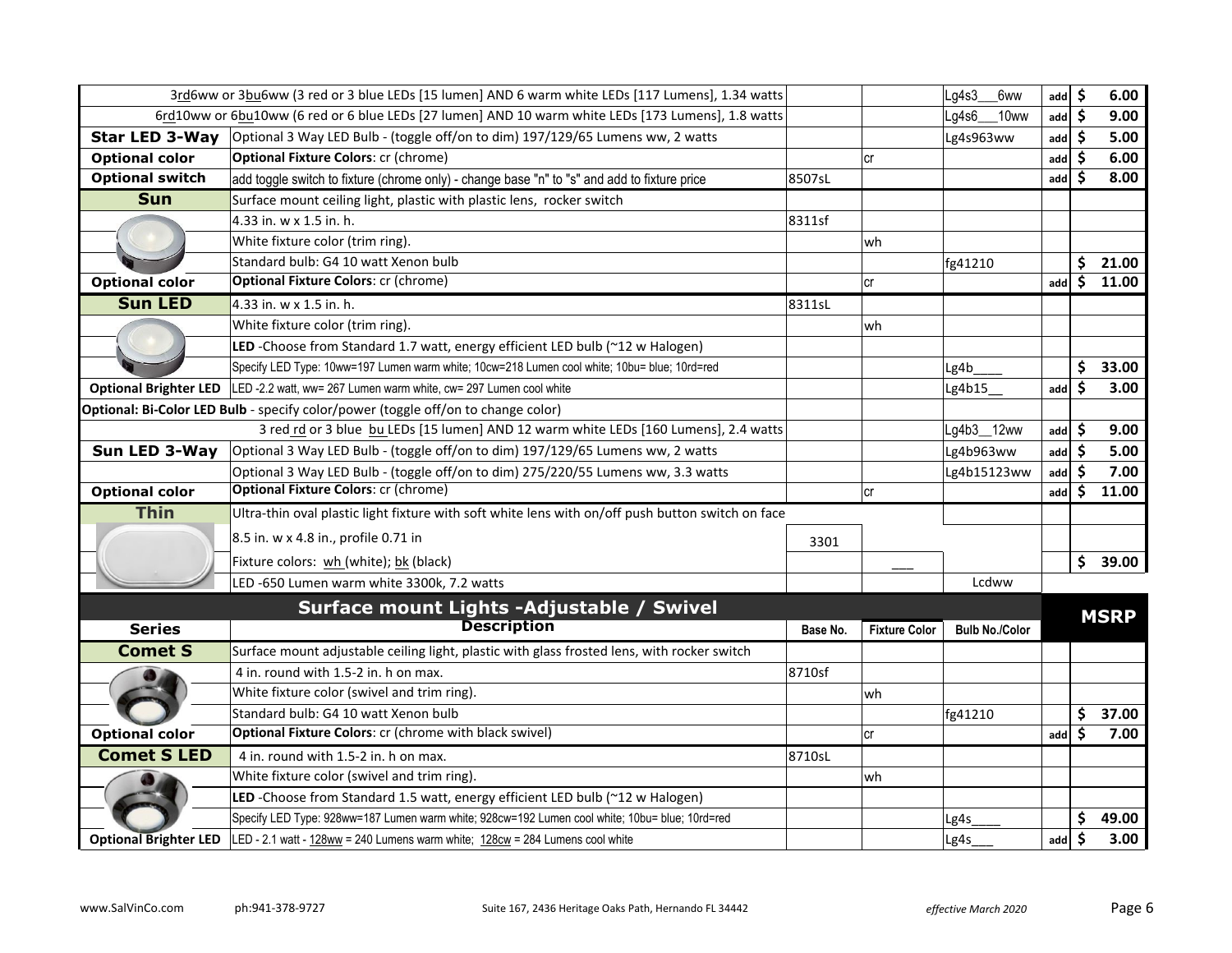|                       | Optional: Bi-Color LED Bulb - specify color/power (toggle off/on to change color)                                |          |                      |                       |     |    |             |
|-----------------------|------------------------------------------------------------------------------------------------------------------|----------|----------------------|-----------------------|-----|----|-------------|
|                       | 3rd6ww or 3bu6ww (3 red or 3 blue LEDs [15 lumen] AND 6 warm white LEDs [117 Lumens], 1.34 watts                 |          |                      | Lg4s3<br>6ww          | add | \$ | 6.00        |
|                       | 6rd10ww or 6bu10ww (6 red or 6 blue LEDs [27 lumen] AND 10 warm white LEDs [173 Lumens], 1.8 watts               |          |                      | Lg4s6<br>10ww         | add | -Ś | 9.00        |
| <b>Comet S 3-Way</b>  | Optional 3 Way LED Bulb - (toggle off/on to dim) 197/129/65 Lumens ww, 2 watts                                   |          |                      | Lg4s963ww             | add | .S | 5.00        |
| <b>Optional color</b> | <b>Optional Fixture Colors:</b> cr (chrome with black swivel)                                                    |          | lcr                  |                       | add | .S | 7.00        |
|                       | Reading / Wall Lights (Adjustable / Swivel/ Stationary)                                                          |          |                      |                       |     |    | <b>MSRP</b> |
| <b>Series</b>         | <b>Description</b>                                                                                               | Base No. | <b>Fixture Color</b> | <b>Bulb No./Color</b> |     |    |             |
| <b>Dane LED</b>       | Wall light aluminum with USB port, round base and solid shadewith clear glass cover, swivels right/left, up/down |          |                      |                       |     |    |             |
|                       | Built-in on/off soft touch memory dimmer                                                                         |          |                      |                       |     |    |             |
|                       | 2.56 in. diameter base, 3.15 in. h, 4.15 d                                                                       | bg10usL  |                      |                       |     |    |             |
|                       | Fixture colors: cr (chrome); sn (satin nickel)                                                                   |          | cr, sn               |                       |     |    |             |
|                       | LED bulb - 220 Lumens, warm white 2800-3200k                                                                     |          |                      | ww                    |     |    | \$118.00    |
| <b>Devon LED</b>      | Wall light aluminum with round base and white glass shade, swivels right/left, up/down                           |          |                      |                       |     |    |             |
|                       | Built-in on/off soft touch memory dimmer                                                                         |          |                      |                       |     |    |             |
|                       | 2.56 in. diameter base, 3.49 in. h, 4.22 d                                                                       | bg18sL   |                      |                       |     |    |             |
|                       | Fixture colors: br(brass) - limited stock                                                                        |          | br                   |                       |     |    | \$79.00     |
|                       | Cree LED bulb - 220 Lumens, warm white 2700-3000k                                                                |          |                      | 3ww                   |     |    |             |
| <b>Flex LED</b>       | Wall light aluminum with USB port, flexible neck round base, solid shade.                                        |          |                      |                       |     |    |             |
|                       | 2.53 in. diameter base, 3.7 in. h, 4.5 d - at 90 degree angle                                                    | 5415sL   |                      |                       |     |    |             |
|                       | Fixture color: sn (satin nickel)                                                                                 |          | sn                   |                       |     |    |             |
|                       | LED bulb - 2 watts, 160 Lumens. USB Port 5v, 2.1 amp.                                                            |          |                      |                       |     |    |             |
|                       | Built in night LED nightlight color - bw (blue); ww (warm white)                                                 |          |                      | bw, ww                |     | \$ | 59.00       |
| <b>Hayden LED</b>     | Sconce wall light aluminum with round base and elegant curved glass shade. Stationary                            |          |                      |                       |     |    |             |
|                       | Built-in on/off soft touch memory dimmer                                                                         |          |                      |                       |     |    |             |
|                       | 2.56 in. diameter base, 5.08 in. h, 3.25 in. d                                                                   | bg26sL   |                      |                       |     |    |             |
|                       | Fixture colors: cr (chrome); sn (satin nickel)                                                                   |          | cr, sn               |                       |     |    |             |
|                       | LED bulb - 220 Lumens, warm white 2700-3000k                                                                     |          |                      | 3ww                   |     | \$ | 79.00       |
| Mini                  | Wall light plastic narrow base with rocker switch, Swivels right to left, up/down                                |          |                      |                       |     |    |             |
|                       | 1.6 in wide base, 3.85 in. h, 4.64 in max. extension                                                             | 8658sf   |                      |                       |     |    |             |
|                       | White fixture color                                                                                              |          | wh                   |                       |     |    |             |
|                       | Standard bulb: G4 10 watt Xenon bulb                                                                             |          |                      | fg41210               |     |    | 34.00       |
| <b>Optional color</b> | <b>Optional Fixture Colors: cr (chrome)</b>                                                                      |          | lcr                  |                       | add |    | 9.00        |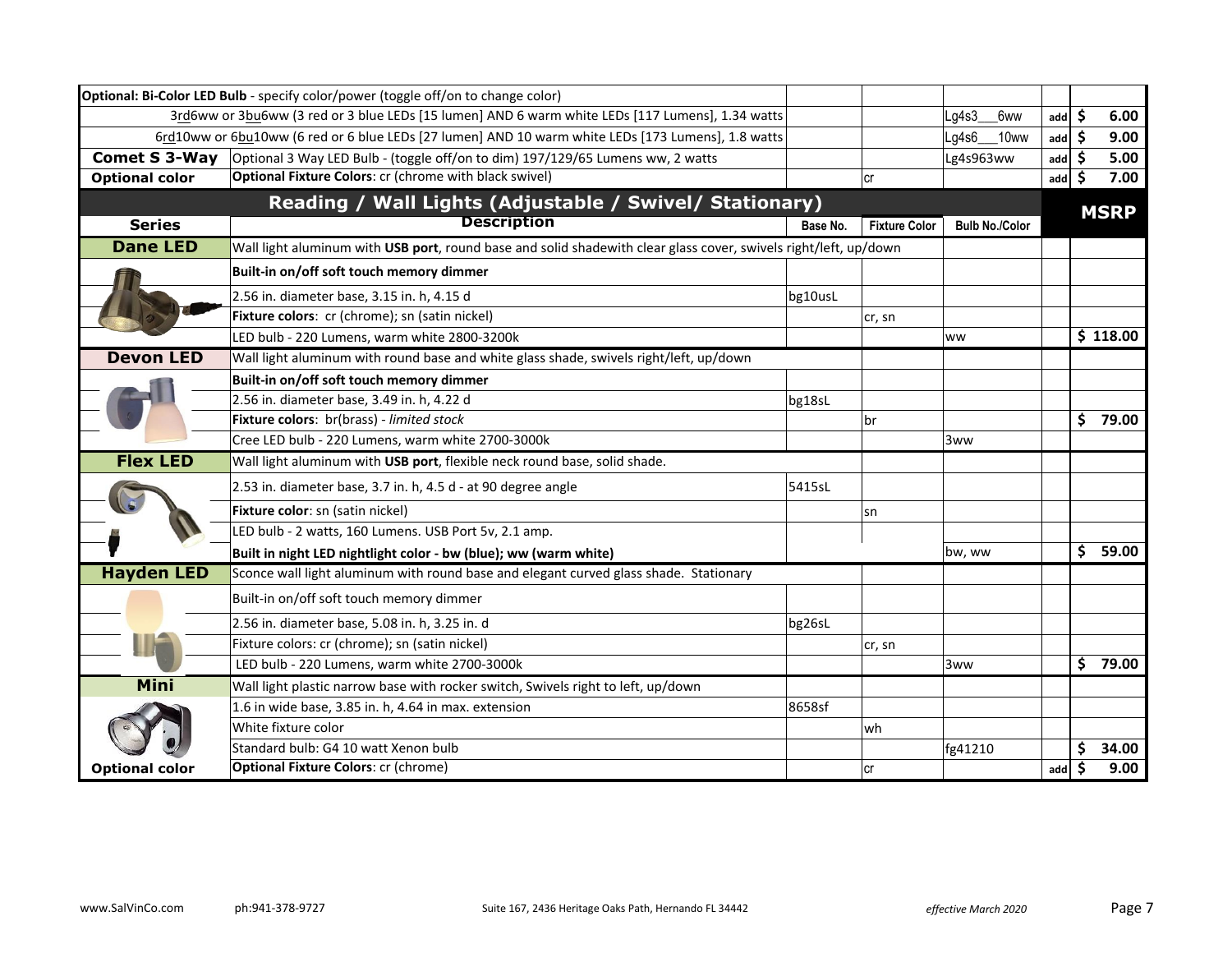| <b>Mini LED</b>                                                                   | 1.6 in wide base, 3.85 in. h, 4.64 in max. extension                                                                      | 8658sL |            |                  |     |    |         |
|-----------------------------------------------------------------------------------|---------------------------------------------------------------------------------------------------------------------------|--------|------------|------------------|-----|----|---------|
|                                                                                   | White fixture color                                                                                                       |        | wh         |                  |     |    |         |
|                                                                                   | LED -Choose from Standard 1.7 watt, energy efficient LED bulb (~12 w Halogen)                                             |        |            |                  |     |    |         |
|                                                                                   | Specify LED Type: 10ww=197 Lumen warm white; 10cw=218 Lumen cool white; 10bu= blue; 10rd=red                              |        |            | Lg4b             |     | \$ | 46.00   |
| <b>Optional Brighter LED</b>                                                      | LED -2.2 watt, ww= 267 Lumen warm white, cw= 297 Lumen cool white                                                         |        |            | Lg4b15           | add | \$ | 3.00    |
|                                                                                   | Optional: Bi-Color LED Bulb - specify color/power (toggle off/on to change color)                                         |        |            |                  |     |    |         |
|                                                                                   | 3 red rd or 3 blue bu LEDs [15 lumen] AND 12 warm white LEDs [160 Lumens], 2.4 watts                                      |        |            | Lg4b3_12ww       | add | \$ | 9.00    |
| Mini LED 3 Way                                                                    | Optional 3 Way LED Bulb - (toggle off/on to dim) 197/129/65 Lumens ww, 2 watts                                            |        |            | Lg4b963ww        |     | \$ | 5.00    |
|                                                                                   | Optional 3 Way LED Bulb - (toggle off/on to dim) 275/220/55 Lumens ww, 3.3 watts                                          |        |            | Lg4b15123ww      | add | \$ | 7.00    |
| <b>Optional color</b>                                                             | <b>Optional Fixture Colors: cr (chrome)</b>                                                                               |        | cr         |                  | add | Ŝ. | 9.00    |
| Opal II                                                                           | Wall light with plastic tear drop base, with rocker switch, glass frosted shade, switched, Swivels right to left, up/down |        |            |                  |     |    |         |
|                                                                                   | 2.63 in. tear drop base, 5.37 in. h, 6.25 in max. extension                                                               | 8000sf |            |                  |     |    |         |
|                                                                                   | Chromed plastic color                                                                                                     |        | cr         |                  |     |    |         |
|                                                                                   | Standard bulb: G4 10 watt Xenon bulb                                                                                      |        |            | fg41210          |     |    | \$65.00 |
| <b>Opal II LED</b>                                                                | 2.63 in. tear drop base, 5.37 in. h, 6.25 in max. extension                                                               | 8000sL |            |                  |     |    |         |
|                                                                                   | chrome only                                                                                                               |        | cr         |                  |     |    |         |
|                                                                                   | LED -Choose from Standard 2.5 watt, energy efficient LED bulb (~15 w Halogen)                                             |        |            |                  |     |    |         |
|                                                                                   | Specify LED Type: ww=267 Lumen warm white; cw=245 cool white                                                              |        |            | Lg4ta24          |     |    | \$80.00 |
| <b>Piper LED</b>                                                                  | Compact sconce wall light aluminum with round base and narrow glass shade. Stationary                                     |        |            |                  |     |    |         |
|                                                                                   | Built-in on/off soft touch memory dimmer                                                                                  |        |            |                  |     |    |         |
|                                                                                   | 2.56 in. diameter base, 5.28 in. h, 3.94 in. d                                                                            | bg23sL |            |                  |     |    |         |
|                                                                                   | Fixture colors: cr (chrome); sn (satin nickel) - limited stock                                                            |        | cr, sn     |                  |     |    |         |
|                                                                                   | Cree LED bulb - 220 Lumens, warm white 2700-3000k                                                                         |        |            | 3ww              |     |    | \$69.00 |
| <b>Tube</b>                                                                       | Wall light with plastic tear drop base, plastic shade, with rocker switch, Swivels right to left, up/down                 |        |            |                  |     |    |         |
|                                                                                   | 2.63 in. tear drop base, 3.25 in. h, 4.25 in. max. extension                                                              | 8006sf |            |                  |     |    |         |
|                                                                                   | White fixture color                                                                                                       |        | wh         |                  |     |    |         |
|                                                                                   | Standard bulb: G4 10 watt Xenon bulb                                                                                      |        |            | fg41210          |     | \$ | 39.00   |
| <b>Optional color</b>                                                             | Optional Fixture Colors: cr (chrome) Limited avail - gd (gold), ms (matt silver)                                          |        | cr, ms, gd |                  | add |    | \$14.00 |
| <b>Tube LED</b>                                                                   | 3 in. w x 0.75 in. recess with 2 in. cutout                                                                               | 8000sL |            |                  |     |    |         |
|                                                                                   | White fixture color                                                                                                       |        | wh         |                  |     |    |         |
|                                                                                   | LED -Choose from Standard 1.5 watt, energy efficient LED bulb (~12 w Halogen)                                             |        |            |                  |     |    |         |
|                                                                                   | Specify LED Type: 928ww=187 Lumen warm white; 928cw=192 Lumen cool white; 10bu= blue; 10rd=red                            |        |            | Lg4s             |     | \$ | 49.00   |
|                                                                                   | LED - 2.1 watt - 128ww = 240 Lumens warm white; 128cw = 284 Lumens cool white                                             |        |            |                  |     |    |         |
| <b>Optional Brighter LED</b>                                                      |                                                                                                                           |        |            | Lg4s             | add | S  | 3.00    |
| Optional: Bi-Color LED Bulb - specify color/power (toggle off/on to change color) |                                                                                                                           |        |            |                  |     |    |         |
|                                                                                   | 3rd6ww or 3bu6ww (3 red or 3 blue LEDs [15 lumen] AND 6 warm white LEDs [117 Lumens], 1.34 watts                          |        |            | Lg4s3_<br>6ww    | add | Ŝ. | 6.00    |
|                                                                                   | 6rd10ww or 6bu10ww (6 red or 6 blue LEDs [27 lumen] AND 10 warm white LEDs [173 Lumens], 1.8 watts                        |        |            | Lg4s6<br>$10$ ww | add | \$ | 9.00    |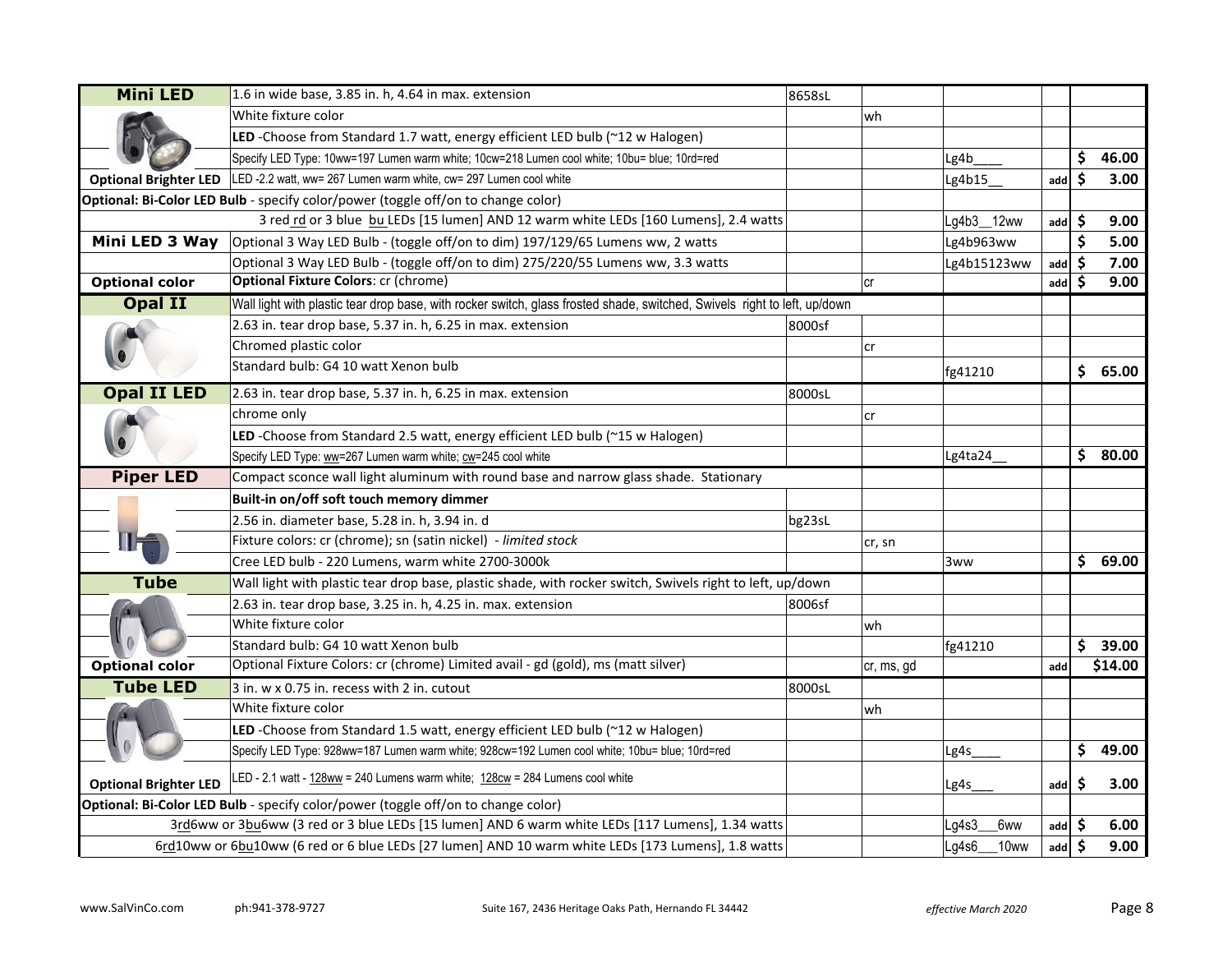| <b>Tube 3-Way LED</b>        | Optional 3 Way LED Bulb - (toggle off/on to dim) 197/129/65 Lumens ww, 2 watts                    |          |                      | Lg4s963ww             | add | \$  | 5.00        |
|------------------------------|---------------------------------------------------------------------------------------------------|----------|----------------------|-----------------------|-----|-----|-------------|
| <b>Optional color</b>        | Optional Fixture Colors: cr (chrome) Limited avail - gd (gold), ms (matt silver)                  |          | ∣cr, ms, gd          |                       | add |     | \$14.00     |
| <b>Vance LED</b>             | Wall light / sconce aluminum with USB port, flexible neck round base, solid shade.                |          |                      |                       |     |     |             |
|                              | Overall 3.2" base diameter; 4.9" h, 5.7" protrusion (45°), base protrusion,1". reading head OD 1" | 8102sL   |                      |                       |     |     |             |
|                              | Fixture color: matt black                                                                         |          | <b>bk</b>            |                       |     |     |             |
|                              | LED bulb - 10-15v dc, 2 watts, 10 Lumens Sconce, 150 Lumens Reader, 3500 K. USB Port 5v, 2.1 amp. |          |                      | wwu                   |     |     |             |
|                              | Touch operation: nightlight (sconce); reading light and nightlight, both off.                     |          |                      |                       |     | \$  | 65.00       |
|                              | <b>Utility Lights - Fixed</b>                                                                     |          |                      |                       |     |     |             |
| <b>Series</b>                | <b>Description</b>                                                                                | Base No. | <b>Fixture Color</b> | <b>Bulb No./Color</b> |     |     | <b>MSRP</b> |
| <b>Square</b>                | Surface mount utility light, plastic with patterned plastic lens, with rocker switch              |          |                      |                       |     |     |             |
|                              | 4.38 in. square x 1.56 in. h.                                                                     | 8611sf   |                      |                       |     |     |             |
|                              | White fixture color                                                                               |          | wh                   |                       |     |     |             |
|                              | Standard bulb: G4 10 watt Xenon bulb                                                              |          |                      | fg41210               |     | \$  | 22.00       |
| <b>Square LED</b>            | 4.38 in. square x 1.56 in. h.                                                                     | 8611sL   |                      |                       |     |     |             |
|                              | White fixture color                                                                               |          | wh                   |                       |     |     |             |
|                              | LED -Choose from Standard 1.7 watt, energy efficient LED bulb (~12 w Halogen)                     |          |                      |                       |     |     |             |
|                              | Specify LED Type: 10ww=197 Lumen warm white; 10cw=218 Lumen cool white; 10bu= blue; 10rd=red      |          |                      | Lg4b                  |     | \$  | 34.00       |
| <b>Optional Brighter LED</b> | LED -2.2 watt, ww= 267 Lumen warm white, cw= 297 Lumen cool white                                 |          |                      | Lg4b15_               | add | S   | 3.00        |
|                              | Optional: Bi-Color LED Bulb - specify color/power (toggle off/on to change color)                 |          |                      |                       |     |     |             |
|                              | 3 red rd or 3 blue bu LEDs [15 lumen] AND 12 warm white LEDs [160 Lumens], 2.4 watts              |          |                      | Lg4b3_12ww            | add | S   | 9.00        |
| <b>Square 3-Way</b>          | Optional 3 Way LED Bulb - (toggle off/on to dim) 197/129/65 Lumens ww, 2 watts                    |          |                      | Lg4b963ww             | add |     | 5.00        |
|                              | Optional 3 Way LED Bulb - (toggle off/on to dim) 275/220/55 Lumens ww, 3.3 watts                  |          |                      | Lg4b15123ww           | add | S   | 7.00        |
| <b>Smart</b>                 | Surface mount - Door Activated light, frosted plastic lens with switch.                           | 8930sf   |                      |                       |     |     |             |
|                              | 1.26 in. round x 1.38 in. h, white fixture                                                        |          | wh                   |                       |     |     |             |
|                              | Standard bulb: G4 5 watt Xenon bulb                                                               |          |                      | fg4125                |     | \$. | 21.00       |
| <b>Smart LED</b>             | 1.26 in. round x 1.38 in. h, white fixture                                                        | 8930sL   | wh                   |                       |     |     |             |
|                              | LED-Choose from Standard 0.54 watt, LED bulb                                                      |          |                      |                       |     |     |             |
|                              | Specify LED - ww (warm white 55 Lumens); cw (cool white 60 Lumens)                                |          |                      | Lg4t12                |     | \$  | 30.00       |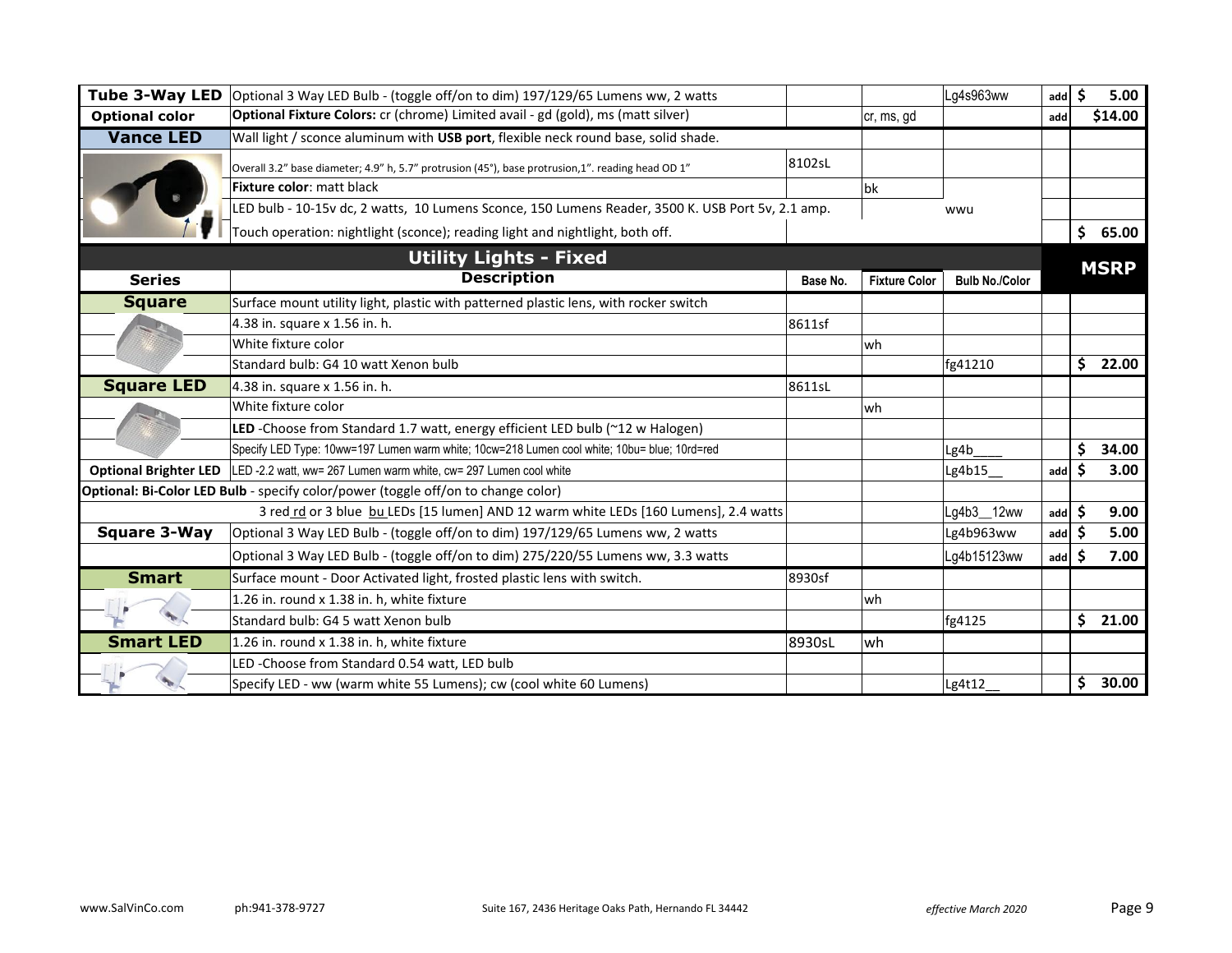| <b>Chart Lights</b>   |                                                                                                                                      |          |                      |                       |                   |    | <b>MSRP</b> |
|-----------------------|--------------------------------------------------------------------------------------------------------------------------------------|----------|----------------------|-----------------------|-------------------|----|-------------|
| <b>Series</b>         | <b>Description</b>                                                                                                                   | Base No. | <b>Fixture Color</b> | <b>Bulb No./Color</b> |                   |    |             |
| <b>Chart Light</b>    | Chart wall light with flexible arm and 2 axis rotating plastic shade, with switch                                                    |          |                      |                       |                   |    |             |
|                       | Base 2.36 in. round, shade 2.28" wide, flexible metal gooseneck 11.8 in., $\,$ chrome, g4 10 watt $\, \Big _{\rm 8235sf}$<br>halogen |          | lcr                  | fg41210               |                   |    | 86.00       |
|                       | Chart Light LED Specify LED Type: 10ww=197 Lumen warm white; 10cw=218 Lumen cool white; 10bu= blue; 10rd=red                         | 8235sL   | lcr                  | Lg4b10_               |                   |    | \$102.00    |
|                       | <b>Courtesy / Water Resistant / Waterproof Lights</b>                                                                                |          |                      |                       |                   |    | <b>MSRP</b> |
| <b>Series</b>         | <b>Description</b>                                                                                                                   | Base No. | <b>Fixture Color</b> | <b>Bulb No./Color</b> |                   |    |             |
| <b>LED courtesy</b>   | LED Courtesy Step Light, recess mount with Blue LED, spring clip installation                                                        | :156nL   |                      |                       |                   |    |             |
|                       | :2.9" square, cutout 1.97", recess depth 0.93 in, profile 0.34"                                                                      |          |                      |                       |                   |    |             |
|                       | Fixture colors: aL = aluminum                                                                                                        |          | aL.                  |                       |                   |    |             |
|                       | 1 watt Blue LED - 12 volt DC                                                                                                         |          |                      | .bu                   |                   | S. | 21.00       |
| <b>Motion Sensor</b>  | Motion sensor LED step / courtesy light, plastic frame, IP 65 waterproof                                                             | ms171nL  |                      |                       |                   |    |             |
|                       | 2.5" square, profile 0.75"                                                                                                           |          |                      |                       |                   |    |             |
|                       | Fixture colors: $bk = black$ wh= white                                                                                               |          | bk, wh               |                       |                   |    |             |
|                       | 0.6 watts, 25 lumens, 3500 K warm white LED                                                                                          |          |                      | <b>WW</b>             |                   |    | \$24.00     |
| <b>Targa</b>          | Recessed mount plastic light fixture with O-ring seals and frosted plastic lens. IP 64 waterproof                                    |          |                      |                       |                   |    |             |
|                       | 3.6 in. round, 1.2 in. recess, 0.5 in. profile, 2.56 in. round cutout.                                                               | 8990nf   |                      |                       |                   |    |             |
|                       | White fixture color                                                                                                                  |          | lwh                  |                       |                   |    |             |
|                       | Standard bulb: G4 10 watt Xenon bulb                                                                                                 |          |                      | fg41210               |                   | \$ | 34.00       |
| <b>Optional color</b> | <b>Optional Fixture Colors: cr (chrome)</b>                                                                                          |          | lcr                  |                       | add               | Ś  | 5.00        |
| <b>Targa LED</b>      | 3.6 in. round, 1.2 in. recess, 0.5 in. profile, 2.56 in. round cutout.                                                               | 8990nL   |                      |                       |                   |    |             |
|                       | White fixture color                                                                                                                  |          | wh                   |                       |                   |    |             |
|                       | LED -Choose from Standard 1.5 watt, energy efficient LED bulb (~12 w Halogen)                                                        |          |                      |                       |                   |    |             |
|                       | Specify LED Type: 928ww=187 Lumen warm white; 928cw=192 Lumen cool white; 10bu= blue; 10rd=red                                       |          |                      | Lg4s                  |                   | \$ | 44.00       |
|                       | Optional Brighter LED   LED - 2.1 watt - 128ww = 240 Lumens warm white; 128cw = 284 Lumens cool white                                |          |                      | Lg4s                  | add               | \$ | 3.00        |
|                       | <b>Optional: Bi-Color LED Bulb</b> - specify color/power (toggle off/on to change color)                                             |          |                      |                       |                   |    |             |
|                       | 3rd6ww or 3bu6ww (3 red or 3 blue LEDs [15 lumen] AND 6 warm white LEDs [117 Lumens], 1.34 watts                                     |          |                      | Lq4s3<br>6ww          | add $\frac{1}{2}$ |    | 6.00        |
|                       | 6rd10ww or 6bu10ww (6 red or 6 blue LEDs [27 lumen] AND 10 warm white LEDs [173 Lumens], 1.8 watts                                   |          |                      | Lq4s6<br>$10$ ww      | add $\frac{1}{2}$ |    | 9.00        |
|                       | Targa 3-Way LED Optional 3 Way LED Bulb - (toggle off/on to dim) 197/129/65 Lumens ww, 2 watts                                       |          |                      | Lg4s963ww             | $add \, 5$        |    | 5.00        |
| <b>Optional color</b> | <b>Optional Fixture Colors: cr (chrome)</b>                                                                                          |          | lcr                  |                       | $add \, 5$        |    | 5.00        |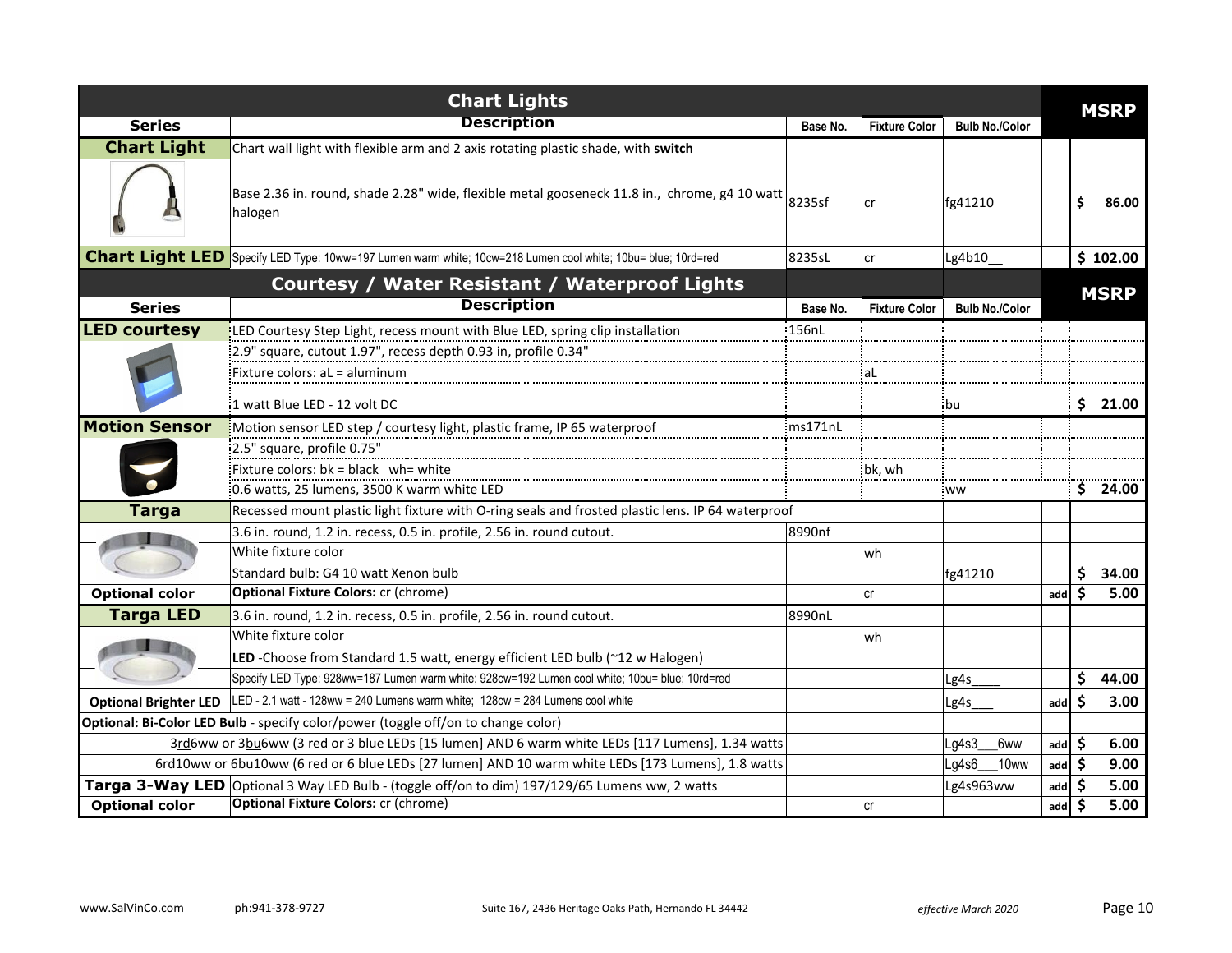| <b>Targa Cap</b>             | Recessed side mount plastic light fixture with O-ring seals, frosted plastic milk lens. IP 64 waterproof |        |      |              |     |       |
|------------------------------|----------------------------------------------------------------------------------------------------------|--------|------|--------------|-----|-------|
|                              | 3.6 in. round, 1.2 in. recess, .87in. profile with 2.56 in. dia. cutout                                  | 8991nf |      |              |     |       |
|                              | White fixture color                                                                                      |        | lwh  |              |     |       |
|                              | Standard bulb: G4 10 watt Xenon bulb                                                                     |        |      | fg41210      |     | 35.00 |
| <b>Optional color</b>        | <b>Optional Fixture Colors: cr (chrome)</b>                                                              |        | l Cl |              | add | 7.00  |
| <b>Targa Cap LED</b>         | 3.6 in. round, 1.2 in. recess, .87in. profile with 2.56 in. dia. cutout                                  | 8991nL |      |              |     |       |
|                              | White fixture color                                                                                      |        | lwh  |              |     |       |
|                              | LED -Choose from Standard 1.5 watt, energy efficient LED bulb (~12 w Halogen)                            |        |      |              |     |       |
|                              | Specify LED Type: 928ww=187 Lumen warm white; 928cw=192 Lumen cool white; 10bu= blue; 10rd=red           |        |      | Lg4s         |     | 46.00 |
| <b>Optional Brighter LED</b> | LED - 2.1 watt - 128ww = 240 Lumens warm white; 128cw = 284 Lumens cool white                            |        |      | Lg4s         | add | 3.00  |
|                              | <b>Optional: Bi-Color LED Bulb</b> - specify color/power (toggle off/on to change color)                 |        |      |              |     |       |
|                              | 3rd6ww or 3bu6ww (3 red or 3 blue LEDs [15 lumen] AND 6 warm white LEDs [117 Lumens], 1.34 watts         |        |      | Lg4s3<br>6ww | add | 6.00  |
|                              | 6rd10ww or 6bu10ww (6 red or 6 blue LEDs [27 lumen] AND 10 warm white LEDs [173 Lumens], 1.8 watts       |        |      | Lg4s6___10ww | add | 9.00  |
|                              | <b>Targa Cap 3-Way</b> Optional 3 Way LED Bulb - (toggle off/on to dim) 197/129/65 Lumens ww, 2 watts    |        |      | Lg4s963ww    | add | 5.00  |
| <b>Optional color</b>        | <b>Optional Fixture Colors: cr (chrome)</b>                                                              |        | lcr  |              | add | 7.00  |